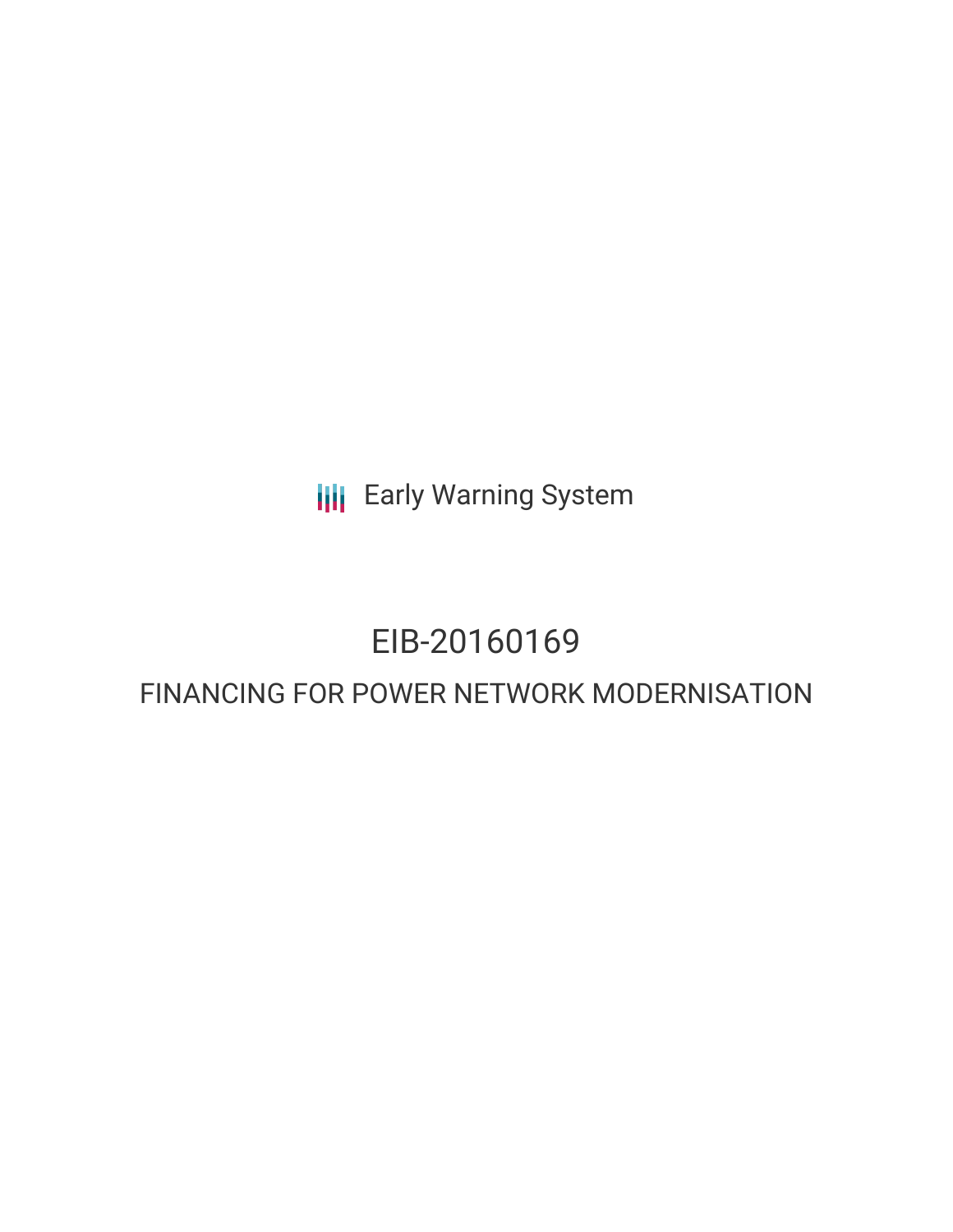

#### **Quick Facts**

| <b>Countries</b>               | Spain                          |
|--------------------------------|--------------------------------|
| <b>Financial Institutions</b>  | European Investment Bank (EIB) |
| <b>Status</b>                  | Approved                       |
| <b>Bank Risk Rating</b>        | U                              |
| <b>Voting Date</b>             | 2016-12-23                     |
| <b>Borrower</b>                | <b>IBERDROLA SA</b>            |
| <b>Sectors</b>                 | Energy                         |
| <b>Investment Type(s)</b>      | Loan                           |
| <b>Investment Amount (USD)</b> | \$522.85 million               |
| Loan Amount (USD)              | \$522.85 million               |
| <b>Project Cost (USD)</b>      | \$1,251.70 million             |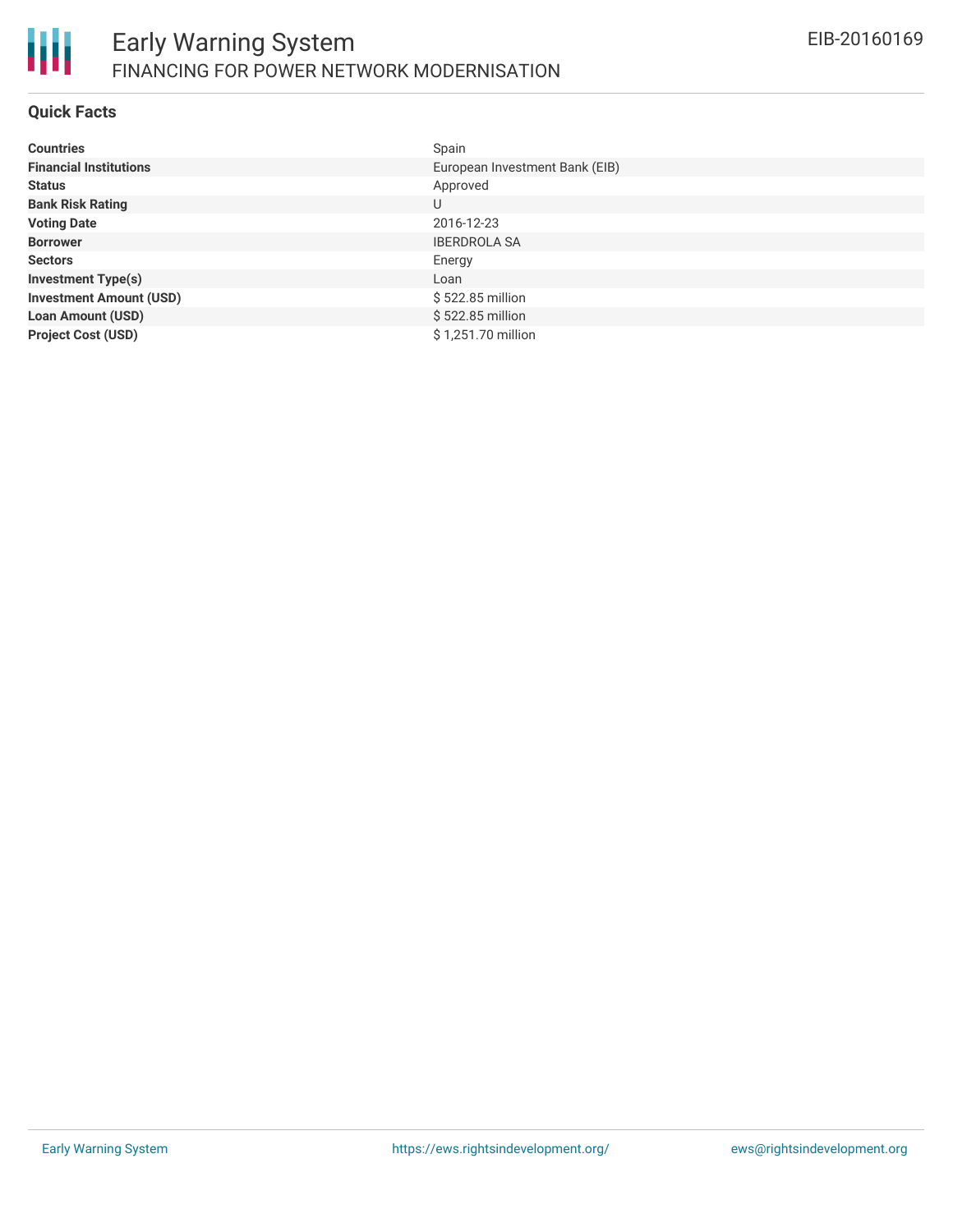

## **Project Description**

According to EIB website, the program aims to modernise the electricity distribution network in order to maintain or improve the quality of electricity supply, cater for new system users and improve the overall operational efficiency of the distribution system operator. It also comprises advanced metering infrastructures, as per the country's mandatory roll-out.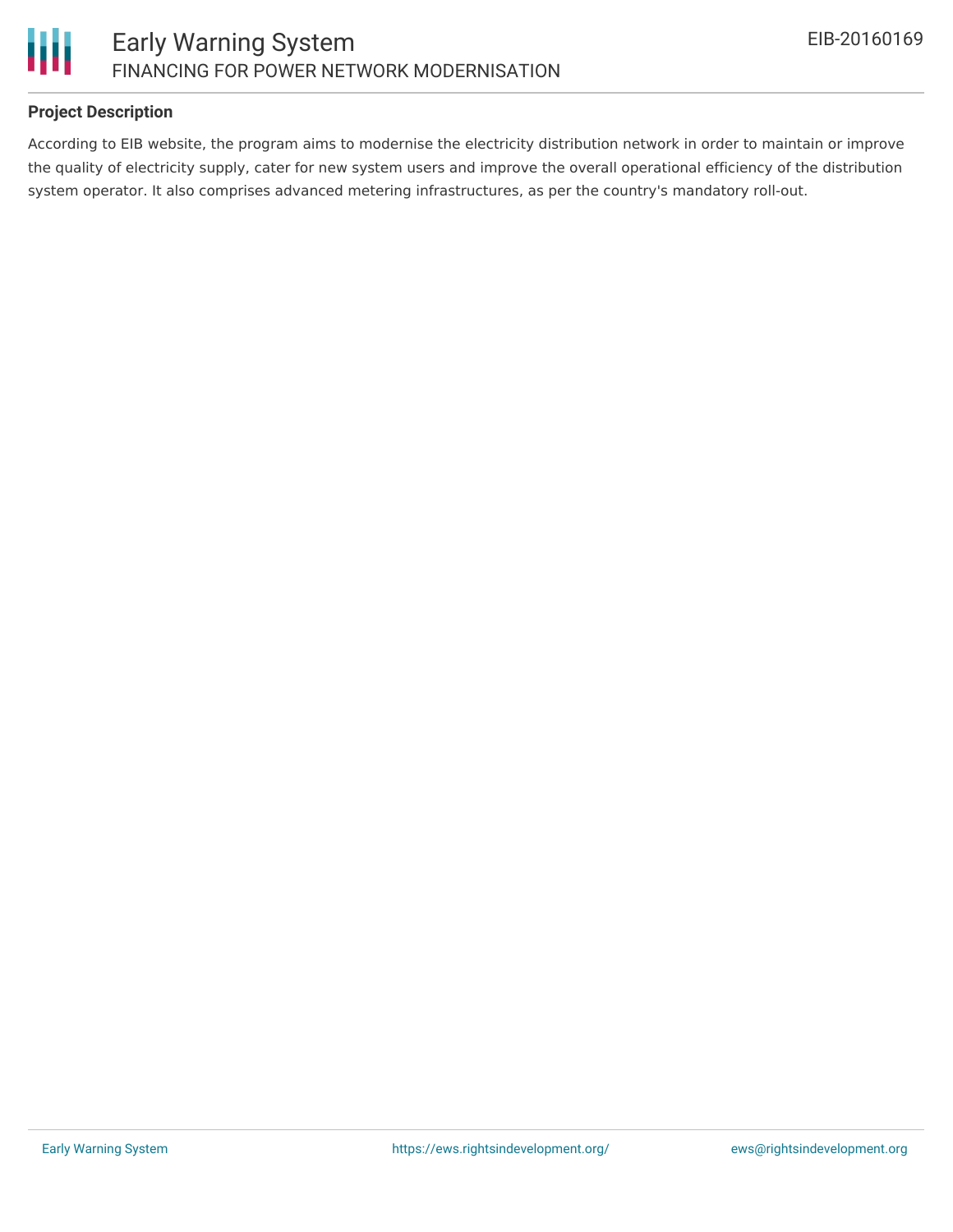

## **Investment Description**

European Investment Bank (EIB)